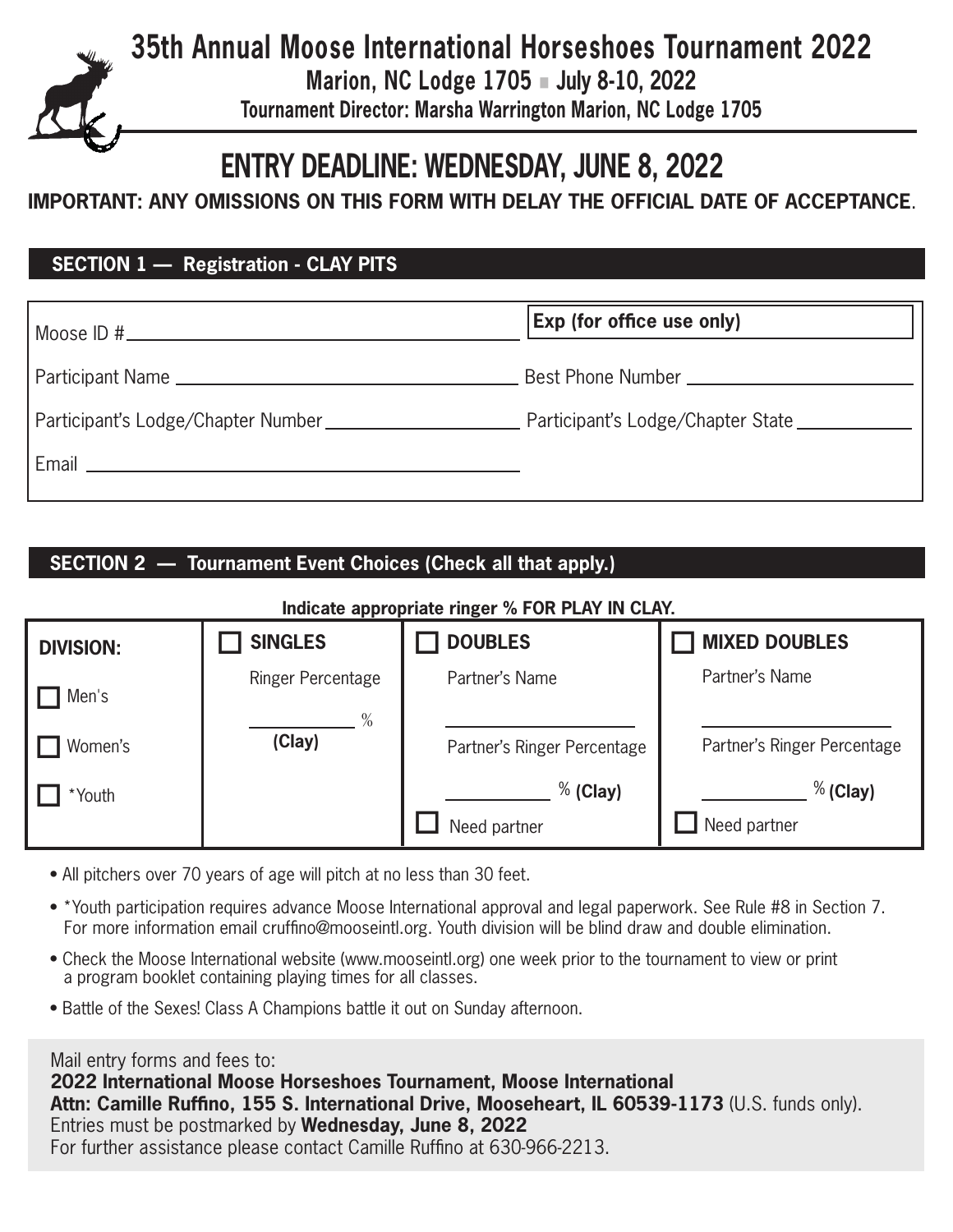

**Marion, NC Lodge 1705** n **July 8-10, 2022**

**Tournament Director: Marsha Warrington Marion, NC Lodge 1705** 

### **SECTION 3 — Payment page**

**Refund Policy:** Participants will be eligible to receive a full refund when cancelling prior to the registration **deadline date of Wednesday, June 8, 2022. NO REFUNDS** after this date.

| Men Moose Members    |            |         |                                            |  |  |
|----------------------|------------|---------|--------------------------------------------|--|--|
| Name                 |            |         |                                            |  |  |
| <b>MID</b>           |            |         | <b>CHECK HERE FOR</b><br>YOUTH PARTICIPANT |  |  |
| <b>EVENT</b>         | DAY        | FEE     | CHECK $(\vee)$ IF<br><b>ENTERING</b>       |  |  |
| <b>MEN'S DOUBLES</b> | FRI        | \$20.00 |                                            |  |  |
| <b>MEN'S SINGLES</b> | <b>SAT</b> | \$40.00 |                                            |  |  |
| <b>MIXED DOUBLES</b> | <b>SUN</b> | \$20.00 |                                            |  |  |
| TOTAL                |            |         |                                            |  |  |

| Moose Members) ا |            |            |                                            | Women Moose Members                               |            |            |                                      |
|------------------|------------|------------|--------------------------------------------|---------------------------------------------------|------------|------------|--------------------------------------|
| e                |            | Name       |                                            |                                                   |            |            |                                      |
|                  |            |            | <b>CHECK HERE FOR</b><br>YOUTH PARTICIPANT | CHECK HERE FOR<br><b>MID</b><br>YOUTH PARTICIPANT |            |            |                                      |
| <b>EVENT</b>     | <b>DAY</b> | <b>FEE</b> | CHECK ( $\vee$ ) IF<br><b>ENTERING</b>     | <b>EVENT</b>                                      | <b>DAY</b> | <b>FEE</b> | CHECK $(\vee)$ IF<br><b>ENTERING</b> |
| <b>S DOUBLES</b> | <b>FRI</b> | \$20.00    |                                            | <b>WOMEN'S DOUBLES</b>                            | <b>FRI</b> | \$20.00    |                                      |
| 'S SINGLES       | <b>SAT</b> | \$40.00    |                                            | <b>WOMEN'S SINGLES</b>                            | <b>SAT</b> | \$40.00    |                                      |
| <b>D DOUBLES</b> | <b>SUN</b> | \$20.00    |                                            | <b>MIXED DOUBLES</b>                              | <b>SUN</b> | \$20.00    |                                      |
| <b>TOTAL</b>     |            |            |                                            | <b>TOTAL</b>                                      |            |            |                                      |

\*To complete the application process email addresses and phone numbers for EACH participant are required. **Tournament information will be sent via email.**

### **Payment Information**

| Card Type (please circle) Visa Master Card Discover American Express                  |  |  |  |  | <b>DISC VERT WISA MasterCard</b>                                                                                                              |
|---------------------------------------------------------------------------------------|--|--|--|--|-----------------------------------------------------------------------------------------------------------------------------------------------|
|                                                                                       |  |  |  |  |                                                                                                                                               |
|                                                                                       |  |  |  |  |                                                                                                                                               |
|                                                                                       |  |  |  |  | Expiration Date: $\square\square/\square\square$ CVV Code: $\square\square\square$ American Express CVV2 Code: $\square\square\square\square$ |
| $\mathsf{C}^{\mathsf{r}}$ and $\mathsf{C}^{\mathsf{r}}$ and $\mathsf{C}^{\mathsf{r}}$ |  |  |  |  |                                                                                                                                               |

Signature:

\*Check, money order or credit card information **must** accompany all entries and must be **postmarked by June 8, 2022** \*Returned checks must be replaced with an alternate form of payment (No Checks) within 10 days or entry will be cancelled. \*All checks and money orders should be made payable to *Moose International* and must be earmarked *2022 Horseshoes Tournament*. Mail forms and fees to: *2022 International Moose Horseshoes Tournament, Moose International,*  Attn: Camille Ruffino, 155 S. International Drive, Mooseheart, IL 60539-1173 (U.S. funds only).

|                                                                                                                                                                                                                                | Date Received by Finance                                       |                                                                                                                                                                                                                                                                                                                                                                                                                                 |
|--------------------------------------------------------------------------------------------------------------------------------------------------------------------------------------------------------------------------------|----------------------------------------------------------------|---------------------------------------------------------------------------------------------------------------------------------------------------------------------------------------------------------------------------------------------------------------------------------------------------------------------------------------------------------------------------------------------------------------------------------|
|                                                                                                                                                                                                                                | Name $\qquad \qquad \mathbb{N}$ . $\qquad \qquad \mathbb{N}$   | $\frac{1}{\sqrt{1-\frac{1}{2}}}\frac{1}{\sqrt{1-\frac{1}{2}}}\frac{1}{\sqrt{1-\frac{1}{2}}}\frac{1}{\sqrt{1-\frac{1}{2}}}\frac{1}{\sqrt{1-\frac{1}{2}}}\frac{1}{\sqrt{1-\frac{1}{2}}}\frac{1}{\sqrt{1-\frac{1}{2}}}\frac{1}{\sqrt{1-\frac{1}{2}}}\frac{1}{\sqrt{1-\frac{1}{2}}}\frac{1}{\sqrt{1-\frac{1}{2}}}\frac{1}{\sqrt{1-\frac{1}{2}}}\frac{1}{\sqrt{1-\frac{1}{2}}}\frac{1}{\sqrt{1-\frac{1}{2}}}\frac{1}{\sqrt{1-\frac{$ |
|                                                                                                                                                                                                                                | Name $\qquad \qquad \mathbb{N}$ . $\qquad \qquad \mathbb{N}$ . | Received by                                                                                                                                                                                                                                                                                                                                                                                                                     |
|                                                                                                                                                                                                                                | Name $\qquad \qquad \mathbb{N}$ . $\qquad \qquad \mathbb{S}$   | Date Received by Activities                                                                                                                                                                                                                                                                                                                                                                                                     |
| Name was a series of the contract of the contract of the contract of the contract of the contract of the contract of the contract of the contract of the contract of the contract of the contract of the contract of the contr | No. $\qquad \qquad \mathbb{S}$                                 |                                                                                                                                                                                                                                                                                                                                                                                                                                 |
| <b>Notes</b>                                                                                                                                                                                                                   |                                                                |                                                                                                                                                                                                                                                                                                                                                                                                                                 |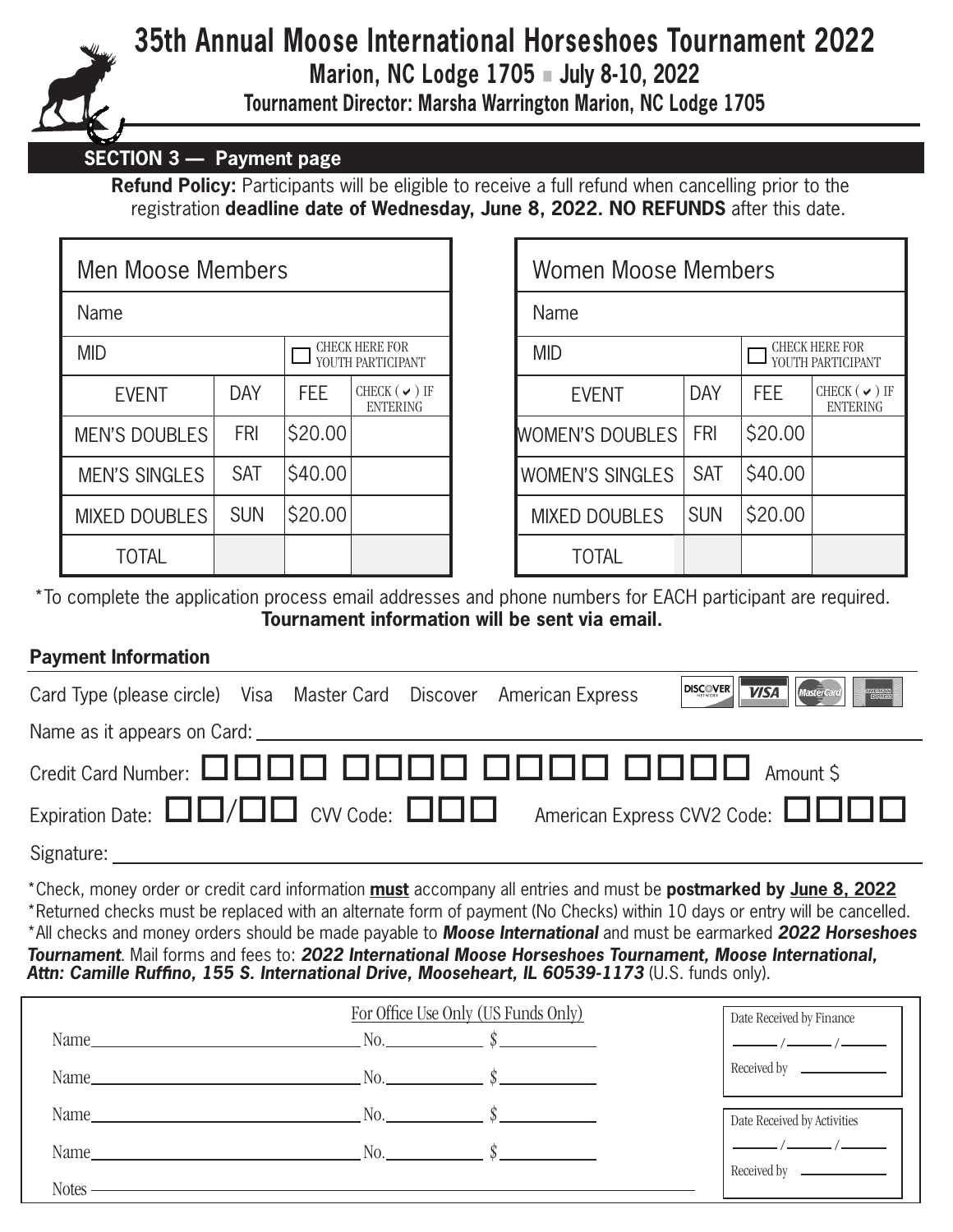**Marion, NC Lodge 1705** n **July 8-10, 2022**

**Tournament Director: Marsha Warrington Marion, NC Lodge 1705** 

# **SECTION 5 — Tournament Agenda**

| <b>Early Horseshoes Tournament Check-in</b>                                                                                                                                                                                                                                                                                                                    |
|----------------------------------------------------------------------------------------------------------------------------------------------------------------------------------------------------------------------------------------------------------------------------------------------------------------------------------------------------------------|
| Grillfest, burgers, brats, hotdogs and sides                                                                                                                                                                                                                                                                                                                   |
| <b>Horseshoes Tournament Check-in</b><br>Continental Breakfast, coffee, doughnuts, bagels<br><b>Scorekeepers Meeting</b><br><b>Opening ceremony - Horseshoes Tournament</b><br>Tournament: [ Men's & Women's Doubles ]<br>Lunch - grilled chicken and burgers<br>Dinner at lodge provided by the OK Moose Legion (smokers)<br>Entertainment - Cassie and Randy |
| <b>Horseshoes Tournament Check-in continues</b><br>Continental breakfast will be served                                                                                                                                                                                                                                                                        |
| <b>Scorekeepers Meeting</b><br>Tournament: [ Men's & Women's Singles ]<br>Lunch will be available<br>Dinner at lodge provided by the OK Moose Legion                                                                                                                                                                                                           |
| [Horseshoes payouts]<br>Dinner at lodge provided by the OK Moose Legion<br>Entertainment - Big John Hammer and the Rusty Nails                                                                                                                                                                                                                                 |
|                                                                                                                                                                                                                                                                                                                                                                |
| All you can eat Breakfast<br><b>Tournament: [ Mixed Doubles ]</b><br>Lunch Homemade pizza                                                                                                                                                                                                                                                                      |
| Battle of the Sexes! Class A Men's & Womens Champion's                                                                                                                                                                                                                                                                                                         |
| [Horseshoes payouts]                                                                                                                                                                                                                                                                                                                                           |
|                                                                                                                                                                                                                                                                                                                                                                |

### **Many Raffles**

 50-50 Raffles Firepit raffle (will ship for free) Pellet grill raffle (will ship for free)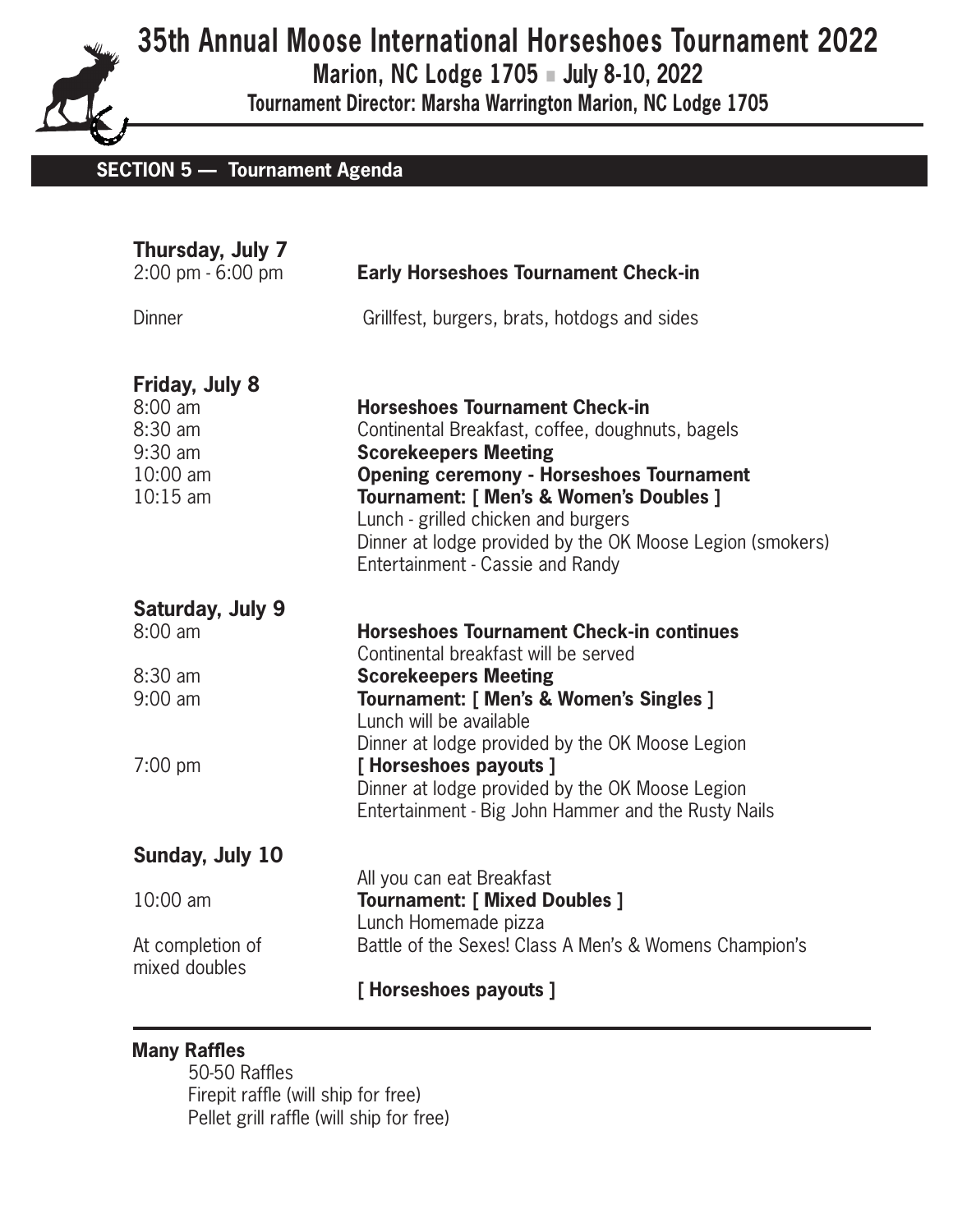

**Marion, NC Lodge 1705** n **July 8-10, 2022**

**Tournament Director: Marsha Warrington Marion, NC Lodge 1705** 

# **SECTION 6 — Information and Lodging**

**Marion, NC Lodge 1705 :** HWY 10 & Bill Cook Drive, Marion, NC 28752 (828) 442-8527 **Moose International Coordinator of Activities:** Will Harrison (630) 966-2214 wharrison@mooseintl.org **Moose International registration contact:** Camille Ruffino (630) 966-2213 cruffino@mooseintl.org **On-site lodge representative:** Johnny Tate (828) 442-5443, Tommy Holland (704) 470-5525 **Tournament Director:** Marsha Warrington cell (419) 704-7954

> **Hotels information** (rates subject to change) You can also call and search for online rates

> > All listed hotels offer continental breakfast

#### **Comfort Inn**

 178 US 70 W Marion, NC 28752 (828) 652-4888 Estimated - 7 miles from lodge

### **Hampton Inn**

 3560 US 221 Marion, NC 28752 (828) 652-5100 Estimated - 11 miles from lodge

### **Holiday Inn/Express**

 Off exit 86 Marion, NC 28752 (828) 527-0035 Estimated - 10 miles from lodge

#### **Super 8**

 4281 US 221 S Marion, NC 28752 (828) 659-7940 Estimated - 11 miles from lodge

### **Lodge Hours**

| <b>Thursday</b> | $4pm - 12pm$ | Kitchen Menu                             | $4 - 9pm$ |
|-----------------|--------------|------------------------------------------|-----------|
| <b>Friday</b>   | $4pm - 1am$  | Kitchen Specials/Menu/Salad bar 4 - 10pm |           |
| <b>Saturday</b> | $1pm - 1am$  | Kitchen Specials/Menu/Salad bar 4 - 10pm |           |
| <b>Sunday</b>   | $1pm - 10pm$ | Kitchen Menu                             | $4 - 9pm$ |

#### **24 Full Pits**

**No Lights -** except 2 night lights for safety around parking and pits

**Entertainment -** Lodge Social Quarters - Friday and Saturday night (See section 5)

**Pool Tournaments -** Thursday and Friday night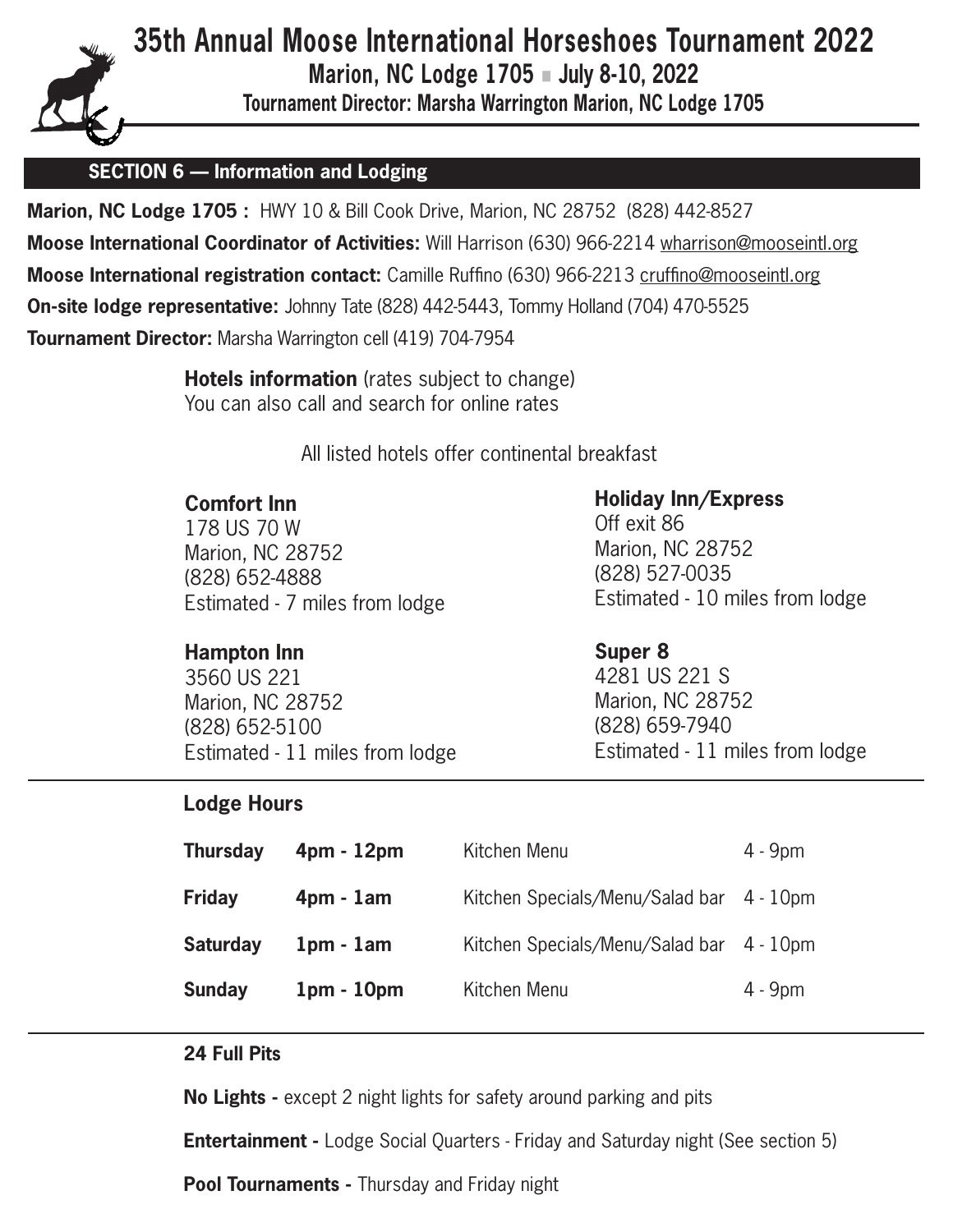



# **WAIVER & GENERAL RELEASE**

I (we), the participant**,** understand, recognize, and acknowledge that there are certain risks of injury while participating in this Moose International Tournament on **July 9-11, 2022** sponsored by **Marion, NC Lodge 1705** and I (we) agree to assume the full risk of any such injuries, damages, or loss, regardless of the severity, which may be sustained as a result of participating in this event.

I (we), the participant(s)**,** my heirs, executors and assigns, do hereby fully and forever release and discharge the host, Moose International, Inc., an Indiana Corporation, and their agents, directors, officers, heirs, successors, and/or employees from and against any and all liability as a result of any and all injuries, illness, claims, actions or causes of actions arising out of or in any way associated with my participation in this event.

I (we) agree to indemnify and hold harmless the host Moose International, Inc., an Indiana corporation, and their agents, directors, officers, heirs, successors, and/or employees against any and all claims, actions, or lawsuits whether brought by myself, anyone acting on my behalf, or anyone else, for any and all injuries, illness, damages, claims, and causes of action arising out of, in connection with, or in any way associated with my participation in this event.

 I (we) understand and acknowledge that the host Moose International, Inc., an Indiana Corporation, and their agents, directors, officers, heirs, successors, and/or employees are not responsible for any injury or illness occurring from my participating in this event.

I (we) affirm that the statements set forth above are true and correct and that I have read the terms and conditions of the foregoing Waiver and Consent and understand them accordingly.

# **PUBLICITY RELEASE**

I (we) also agree that Moose International may use my name, photograph, and background information for publicity purposes and electronic media concerning the Moose International Tournament, and do indemnify them against any loss or liability incurred by such use.

**\_\_\_\_\_\_\_\_\_\_\_\_\_\_\_\_\_\_\_\_\_\_\_\_\_\_\_\_\_\_\_\_ \_\_\_\_\_\_\_\_\_\_\_\_\_\_\_\_\_\_\_\_\_\_\_\_\_\_\_**

**\_\_\_\_\_\_\_\_\_\_\_\_\_\_\_\_\_\_\_\_\_\_\_\_\_\_\_\_\_\_\_\_ \_\_\_\_\_\_\_\_\_\_\_\_\_\_\_\_\_\_\_\_\_\_\_\_\_\_\_**

Dated this day of registration signature or submission.

**Print Name #1** Print Name #2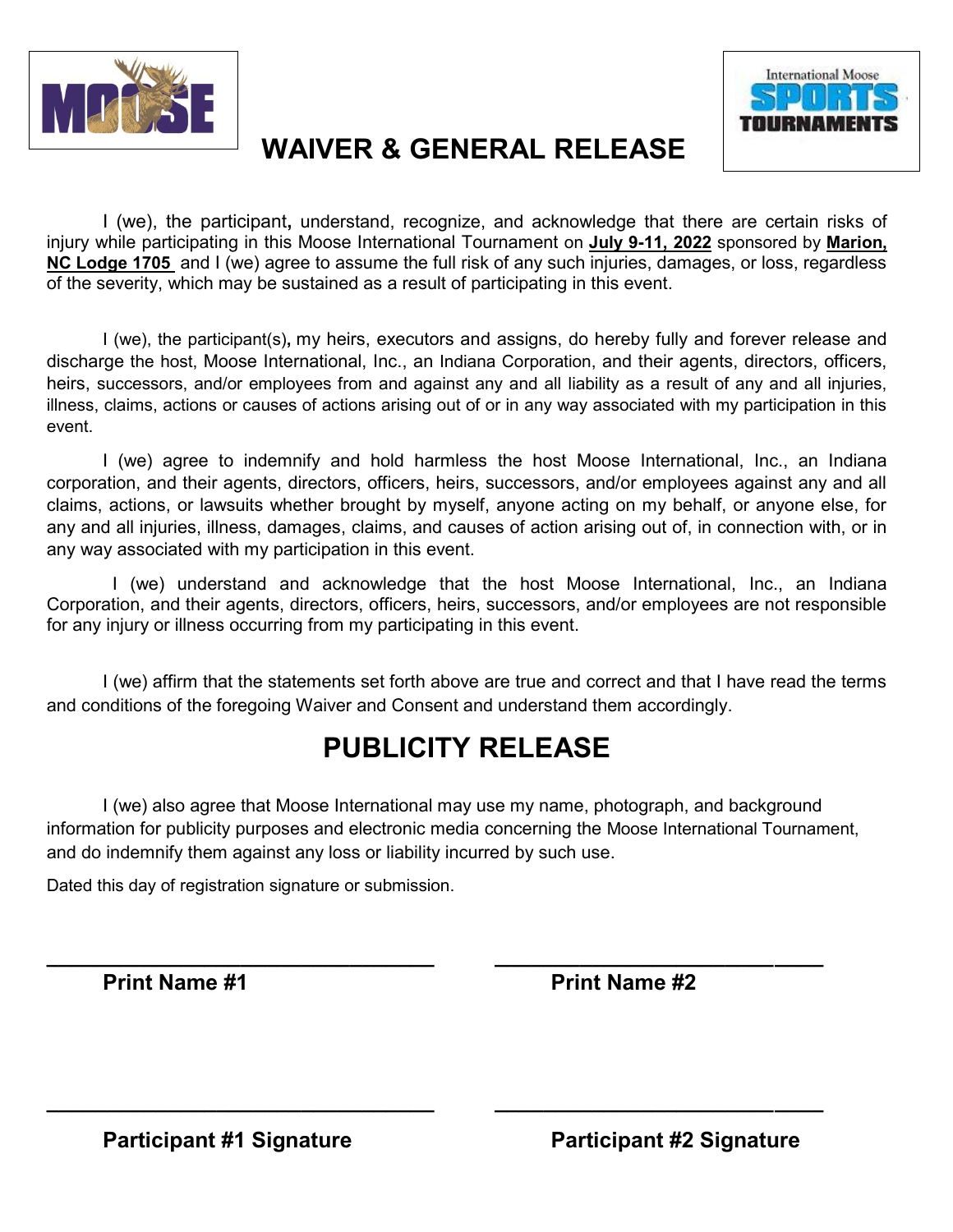**Marion, NC Lodge 1705** n **July 8-10, 2022**

**Tournament Director: Marsha Warrington Marion, NC Lodge 1705** 

### **SECTION 7 — GENERAL RULES (All Moose International Sports Tournaments)**

- 1. Moose members holding an active membership at the time of the tournament will be eligible to play horseshoes and compete for tournament prizes. All players must present a valid photo I.D. and a valid Moose membership card.
- 2. Good sportsmanship will be the prevailing attitude throughout the tournament. Tournament Director and/or Moose International may recommend disqualification of a player for unsportsmanlike conduct or tactics detrimental to the tournament.
- 3. Gambling on the tournament is not permitted and will result in disqualification and forfeiture of prize money.
- 4. **No entry forms will be accepted unless all information is entered and entry fees are paid in full**, by the established registration deadline.
- 5. All remittances must be in the form of a check, money order or credit card in U.S. funds. Checks and/or money orders should be made payable to Moose International and earmarked with the current year and name of tournament.
- 6. **Refund Policy:** Participants will be eligible to receive a full refund when cancelling prior to the registration deadline date. **After this date, no refunds will be issued, regardless of the circumstances**. No entry fees will be refunded if it is found that some teams or individuals have failed to comply with all the rules and regulations governing this tournament. This policy will be strictly enforced in all Moose International tournaments.
- 7. **Substitute Policy:** In cases of death, injury, sickness, or other emergency, Moose International may approve a substitute's participation. All substitutes must present a valid photo I.D. and a Moose membership card. Moose International will not be involved in the exchange of any monies between the involved parties either relating to registration fees or prize money awarded. Moose International retains the right to authorize and/or decline, any substitute's participation. Substitutes will be authorized to participate without pre-registration as many times as needed for unexpected absences of pre-registered participants.
- 8. **Youth Policy:** On occasion, youth may be permitted to participate through a special approval process handled through Moose International. This process involves a notarized waiver and documentation of the youth's age and their relationship to an immediate family member that is an active Moose member in good standing. Youth ages 16-17 must be accompanied by a parent/guardian at all times during the event, and the parent/guardian assumes all legal responsibility for the youth's actions. If the youth is 18 or older, he/she assumes full legal responsibility for their own actions by signing the waiver, and will not require full time supervision; but must still provide proof that an active Moose member is an immediate family member. Moose International will review each request on a case-by-case basis to ensure that all criteria are met. Please email your request to Coordinator of Activities and Heart of Community, Will Harrison, wharrison@mooseintl.org who will approve and facilitate this process on a case by case basis.